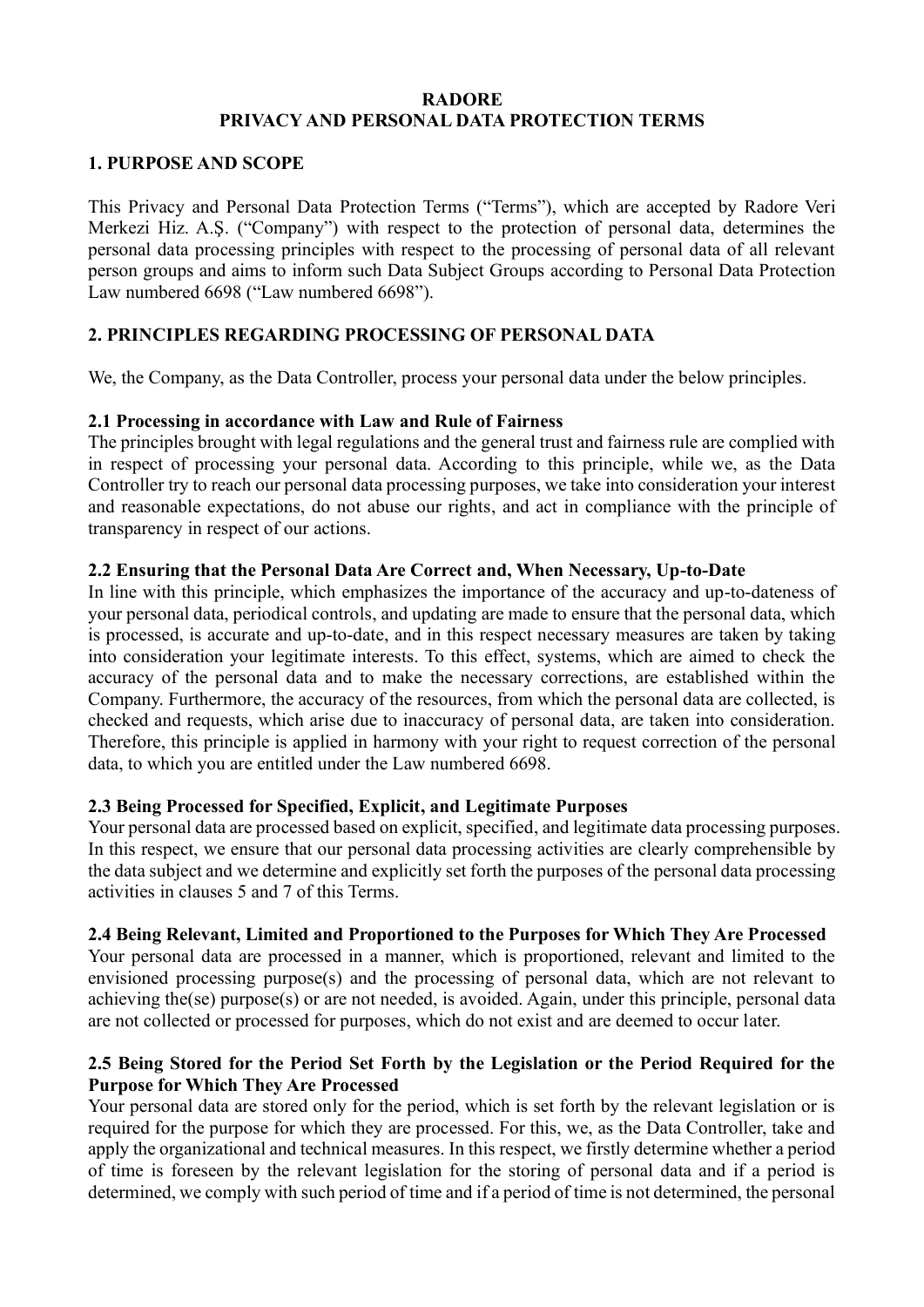data are stored for the period, which is required for the purpose, for which they are processed. In the event of expiry of the period or that the reasons for processing cease to exist, if there is not any legal basis, which allows for data to be processed for a longer period of time, your personal data is erased, destructed, or anonymized according to the personal data protection legislation.

# **3. CONDITIONS FOR PROCESSING PERSONAL DATA**

Your personal data may be processed by the Company under the conditions set forth below.

# **3.1 Being Expressly Provided for In the Laws**

The fundamental rule is that the personal data cannot be processed without the explicit consent of the data subject, but according to this exception, your personal data may be processed in the event the processing of personal data is explicitly provided for in the laws.

# **3.2 Explicit Consent of the Data Subject Cannot Be Taken Due to Actual Impossibility**

Your personal data may be processed to protect the life of the data subject or any other person, if the data subject is unable to express his/her consent due to an actual impossibility or the data subject's consent cannot be deemed valid. In this respect, it is foreseen that in cases, where the consent cannot be expressed or is not valid, on the condition that it is mandatory to protect the life or bodily integrity of persons, personal data may be processed.

### **3.3 Being Directly Related to the Establishment or Performance of a Contract**

On the condition that it is directly related to the establishment or performance of a contract, your personal data may be processed if the processing of the personal data of the parties to the contact is required. Based on this condition, in the event the personal data of the parties are processed for the performance of the obligations under a valid contract, explicit consent shall not be required.

### **3.4 Performance by the Company of its Legal Obligation**

If the processing is mandatory in order to fulfill the legal obligations as a Data Controller, your personal data may be processed.

# **3.5 Personal Data Is Made Public**

If your personal data is made public by yourself; in other words, if they are disclosed to the public by you, they may be processed. In such case, it is deemed that the legal interest, which is required to be protected, is deemed cease to exist.

### **3.6 Data Processing Is Mandatory for Establishment, Exercise or Protection of A Right**

Your personal data may be processed if data processing is mandatory for establishment, exercise or protection of a right.

# **3.7 Processing Based on Legitimate Interests**

If data processing is required for the legitimate interests of the Company, your personal data may be processed. In this respect, the Company may process personal data for the purposes such as promotion of employees, raise in the salaries of the employees or regulating the social benefits of the employees on the condition that the fundamental rights and freedoms of the employee are not violated. On the other hand, even in such cases, the fundamental principles with respect to the protection of personal data shall be complied with and the balance of interests of the data subject shall be respected.

### **3.8 Processing Based on Explicit Consent**

Although the main rule is that the personal data is processed based on explicit consent, in the event the other conditions set forth in this clause exist, the explicit consent of the data subject is not sought.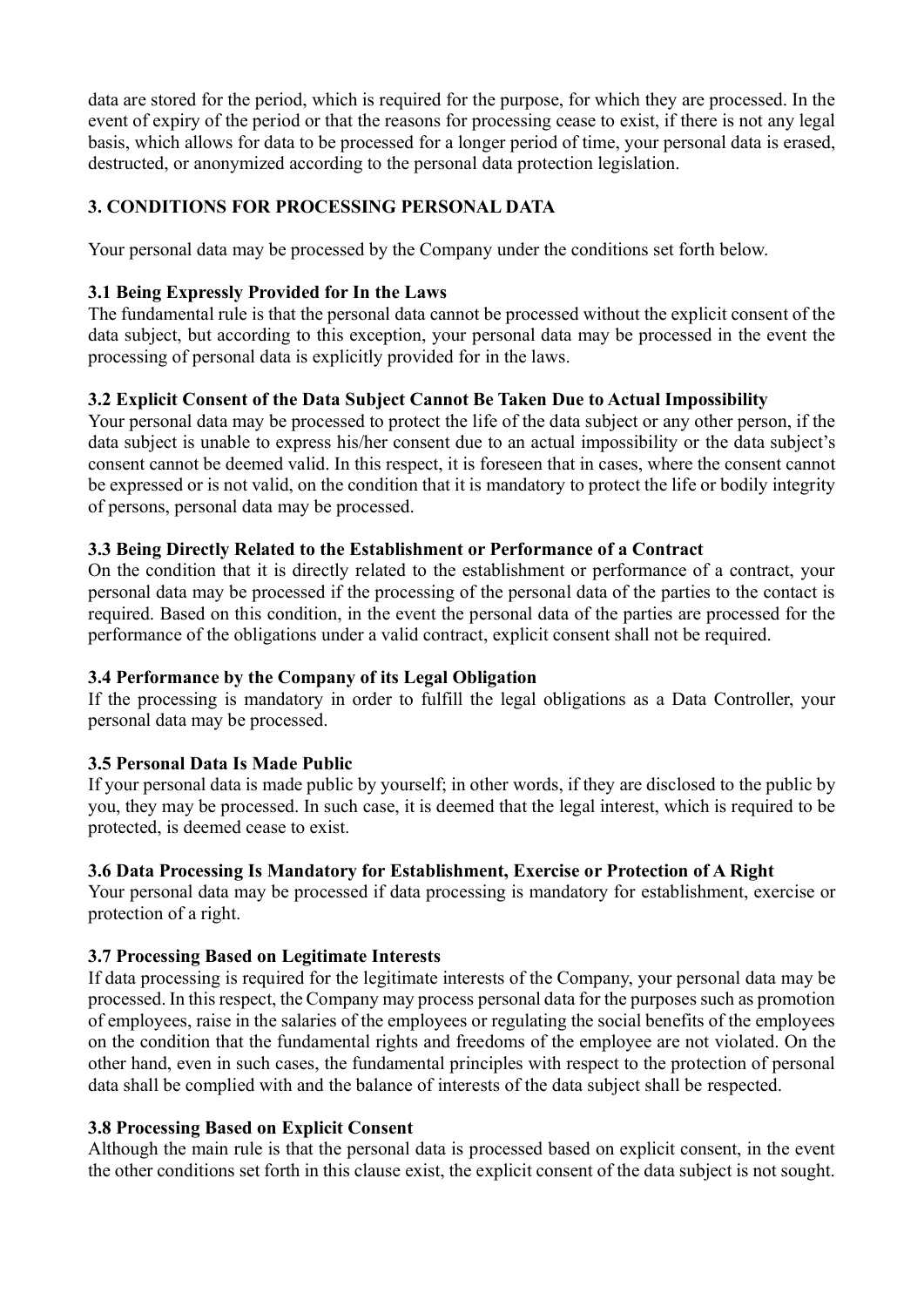Otherwise, it will be an abuse of right. In this respect, your personal data is processed based on explicit consent if they are not processed based on one of the conditions, which are set forth in this Terms.

## **3.9 Processing of Special Categories of Personal Data**

We process your special categories of personal data based on your explicit consent in accordance with Article 6 of the KVKK No. 6698. In the same article, special categories of personal data other than health and sexual life can only be processed in cases stipulated in the laws, and special categories of personal data regarding health and sexual life can only be used for the protection of public health, preventive medicine, medical diagnosis, treatment and care services, planning and financing of health services. For the purpose of management, we can process it without your explicit consent by paying attention to the issues regarding the processing by persons or authorized institutions and organizations under the obligation of confidentiality.

# **4. TRANSFER OF PERSONAL DATA**

Your personal data may be transferred within the scope of principles and purposes set forth in clauses 2 of this Terms under the conditions for, and for the purposes of, processing personal data set forth in articles 8 of the Law numbered 6698 in a limited capacity to our business partners, legally authorized public authorities and legal entities in the country.

# **5. SECURITY OF PERSONAL DATA**

The Company takes reasonable measures to prevent unauthorized access risks, data losses by accident, deliberate deletion of data or data from being damaged for the purpose of ensuring the security of the personal data and prevention of unlawful processing thereof.

All reasonably required technical and physical measures are taken to prevent persons other than those who are authorized to access personal data from accessing personal data. In this context, especially the authorization system is set up in a way which makes it impossible for persons and systems to access more personal data than it is necessary.

The Company carries out the required audits and has such audits carried out in its institutions and establishments for the purpose of execution of the provisions of the Law numbered 6698. The measures taken are as follows:

- Network security and application security are provided.
- Closed system network is used for personal data transfers via network.
- Access logs are kept regularly.
- Data masking is applied when necessary.
- Confidentiality commitments are made.
- The authorizations of employees who have a change in duty or quit their job in this field are removed.
- Current anti-virus systems are used.
- Firewalls are used.
- The security of environments containing personal data is ensured.
- Personal data is backed up and the security of the backed up personal data is also ensured.
- User account management and authorization control system is implemented and these are also followed.
- In-house periodic and/or random audits are conducted and made.
- Intrusion detection and prevention systems are used.
- Penetration test is applied.
- Cyber security measures have been taken and their implementation is constantly monitored.
- Encryption is done.